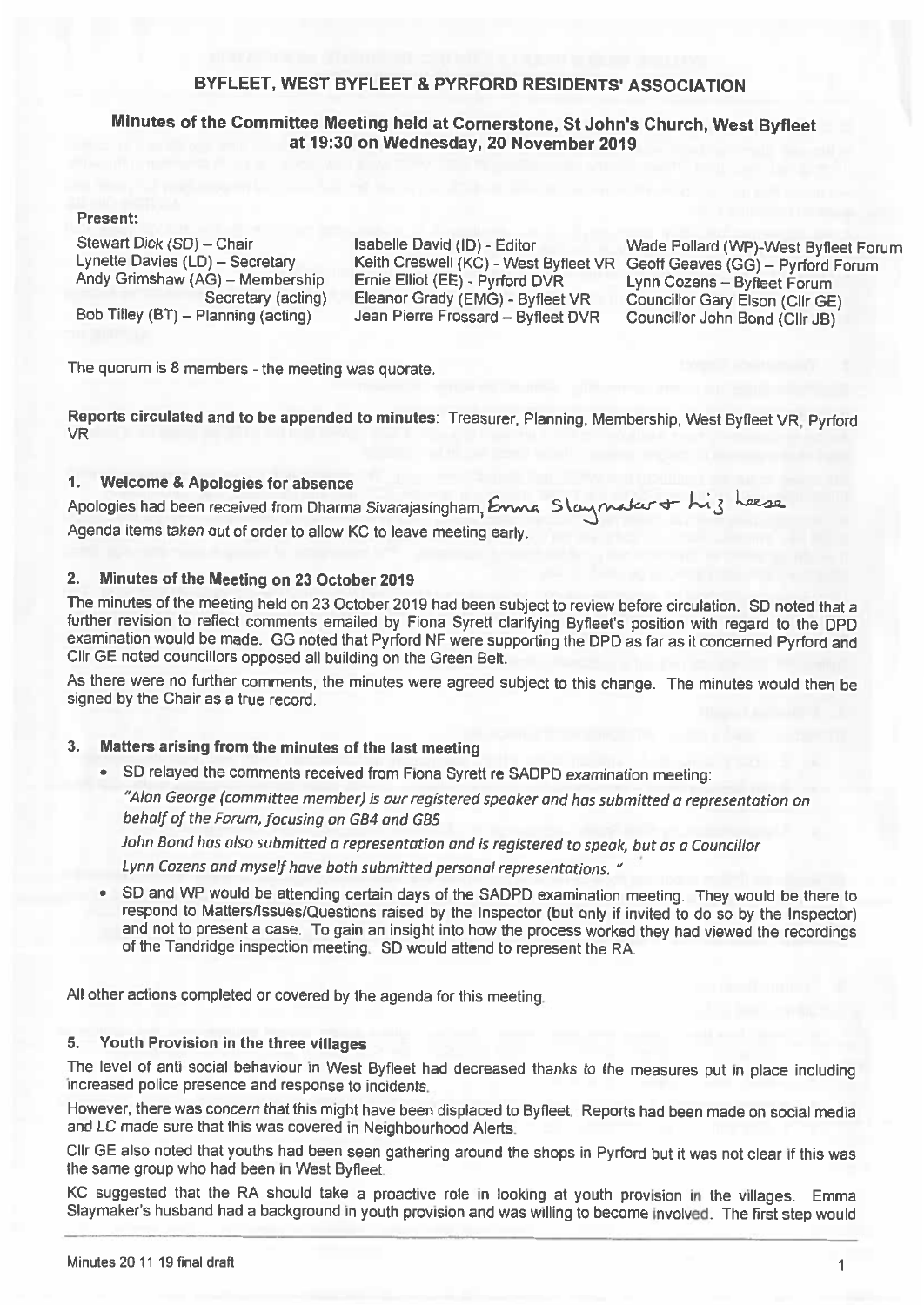be to see what was available and to canvas young people to see what they wanted.

In the past there had been youth clubs in all three village, but these had all folded some time ago as cuts in council funding had taken hold. Previously the responsibility of SCC, WBC were now looking at youth provision in the area.

AG noted that he had spoken to someone at WBC and CIIr GE would find out who had responsibility for youth and **ACTION CIIr GE** pass on the name to KC.

It was suggested that WBNF might be able to use this to push for a community centre on the Rec but WP noted that this would have to wait until CIL/NCIL funding had been sorted out.

KC was not expecting the RA to run the activities but to encourage and promote them.

KC would contact Emma's husband and discuss actions to be taken and ask him to give a presentation on his findings to the RA.

**ACTION KC** 

#### 7. **Treasurer's Report**

Report circulated just before the meeting. Request for earlier circulation.

In the absence of DS, KC commented and responded to questions.

As the application to build a pub on the Rec had been dropped, it was agreed that the £10k set aside for a possible legal challenge was no longer needed. These funds would be released.

AG asked about the statement that WBNF had started fundraising. WP noted that this was not completely correct. Fundraising was on the agenda for the WBNF meeting in January 2020 and that he already had some ideas.

KC wondered whether WB street reps could ask members to pay more than the £5 subscription with the extra going to the NF. This was discussed but it was felt that it would not be easy to achieve and was not necessarily appropriate. It would be better for WBNF to carry out fundraising separately. The importance of having a clear message about what the funds were going to be used for was noted.

LC reported that Byfleet NF would be one of three recipients of the Tesco's token scheme January-March 2020. This was a guaranteed £500 (3rd place) but could be more. An application to Waitrose had received no response so far.

This might also be a possibility for WBNF. WP will investigate.

Byfleet NF had also carried out a successful crowd funding exercise.

#### 4. Planning Report

RT had circulated a report. BT highlighted the following:

- 153 Old Woking Road application for 7 flats. Neighbours had objected. Traffic issues of most concern
- 9 Old Woking Road new application for infill building. Design better but windows sited in the roof were out of character
- The Brambles, Pyrford Road application for 38 houses. Many objections including from RA.

BT wondered if more should be done by the forums on planning. Discussion suggested that the RA focussed on the immediate/short term aspects of planning and the forums concentrated on the long term and strategic issues. It was agreed that clarification as to the specific roles of the RA and the Forums should be subject to future discussion.

RT and BT were thanked for stepping in as acting planning officers until a replacement for AG could be found.

#### **Councillors' Report** 6.

Cllr JB reported as follows

- WBC had been subject to a peer review. This had raised issues around transparency, the number of companies associated with the council and councillors, the high level of part 2 items on agendas etc
- SADPD was taking up a lot of time
- Reports presented to WBC by New Vision Homes had contained incorrect figures which JB was challenging
- Issues with the Leisure Centre building were under investigation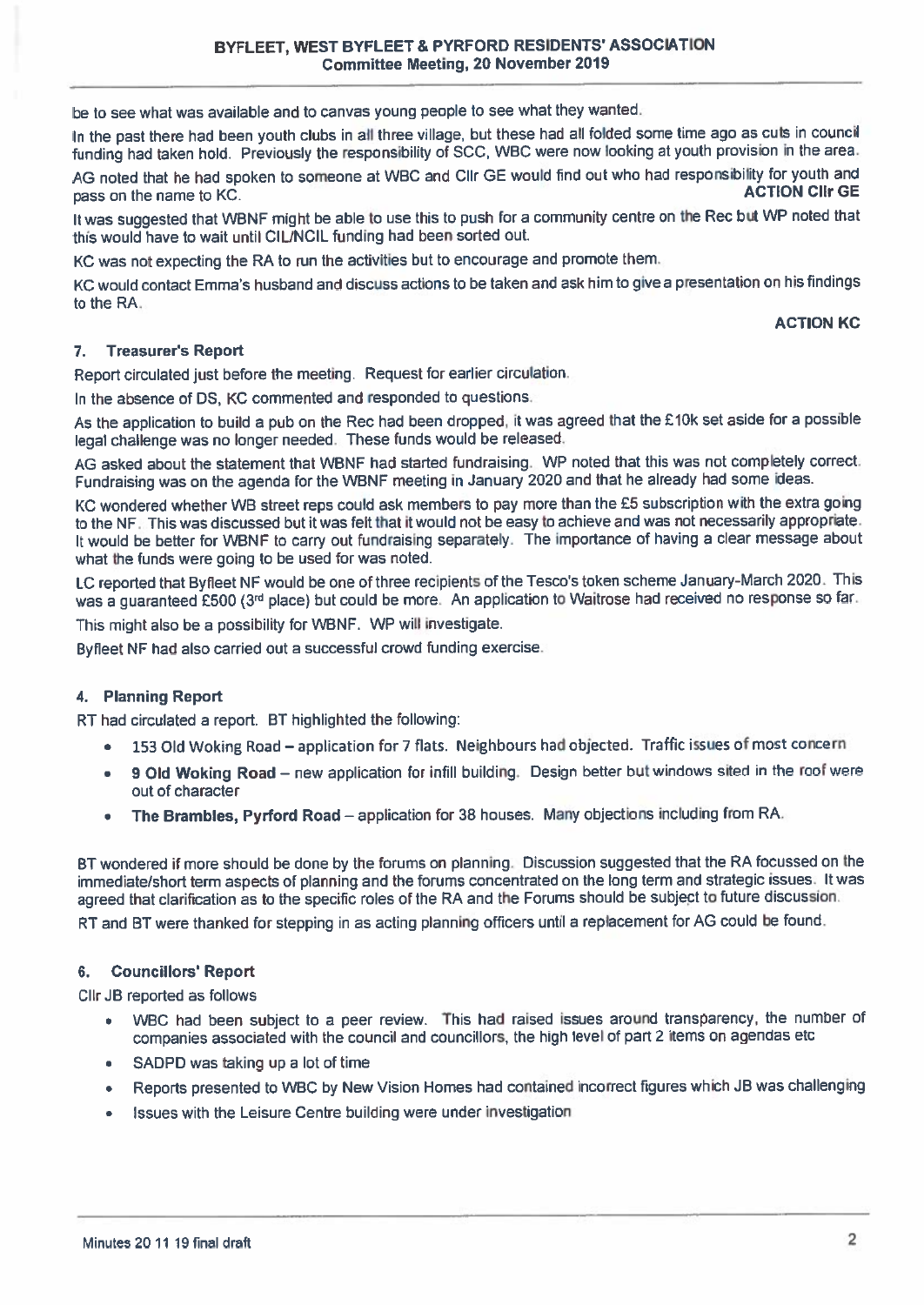#### **ClIr GE reported as follows:**

- WB Christmas lights switch on had been very well attended (ca. 500 people) and a huge success. Thanks  $\blacksquare$ went to Fran Nevett for organising it.
- WB village day 10:00-16:00 on Saturday, 7 December 2019. All welcome
- Cllr GE to become acting Chairman of WBBA until an appointment is made at AGM in March. Considering  $\blacksquare$ holding street fairs in spring, summer and autumn and possibly reviving the monthly Saturday markets.
- Saga of trees on Rosemount Parade continues. Cllr GE would be meeting with WBC. ò.
- James Lowe had won Surrey Butcher of the Year award.
- Missed bin collections reported in Pyrford were being investigated. Residents had not been reminded that  $\bullet$ they needed to pay their subscriptions. Also green bins had not been emptied which Clir GE had found out was due to the contents being frozen and the mechanism not being able to empty them.
- KC reported on the Community Festival committee. James Lowe had steed down as Chair and the Vice had also had to resign due to personal commitments. A recent meeting had been poorly attended and KC was concerned that impetus was being lost. It was important that someone to drive this initiative forward was found urgently otherwise the summer event was in doubt.

20:50 JB left

#### Acting Membership Secretary's Report - a report and data had been circulated before the meeting. **8.**

More subscriptions had now been collected in 2019 compared to the same time in 2018.

It was noted that about 100 members would drop off the subscription list due to unpaid subscriptions. About half of these were WB.

The membership subgroup comprising AG, Lisa Graae and Chris Flux, AMOs for WB and Byfleet respectively, had met and discussed online access and provision of the newsletter on a secure area of the website.

Alan Fuller had quoted £425-800 + VAT for creating a secure area on the website for the newsletter. Access would be via username ie email address and password. Functionalities such as forgotten password would be automatic. The old email facility (mailchimp) would be replaced so some training would be needed. It was agreed that AG should instruct Alan Fuller to do this work. **ACTION AG** 

The quote for providing a private bulletin board ie an online platform in the secure area for comments and messaging would cost £300 + VAT. It was agreed not to go ahead with this now but it would be something for the future.

The year end timetable had been agreed - all subscriptions to be received by end November so that final banking could be done in early December. VRs have had the definitive dates.

Timetable for next year drawn up - Pyrford drop in date outstanding. AG to choose date - similar timing to 2019 and book venue in Pyrford. **ACTION AG** 

Agreement that subscriptions should remain at min £5 - more welcome.

Village appropriate ie with online banking information envelopes had been agreed. AG would arrange for printing.

AG noted that he would be standing down as acting Membership Secretary after the 2020 AGM.

#### 10. Website

Members only area of the website and online access to The Resident covered in item 8.

#### 14. Village Representative Reports

West Byfleet - a detailed report from KC had been circulated prior to the meeting.

- Confirmation that the PO would not be closing in November but sometime in 2020.  $\bullet$
- Uncertainty about the future location of Boots, the chemist
- Barclays Bank building future use unknow but there was evidence of internal renovations

Byfleet - a detailed report from EG had been circulated prior to the meeting.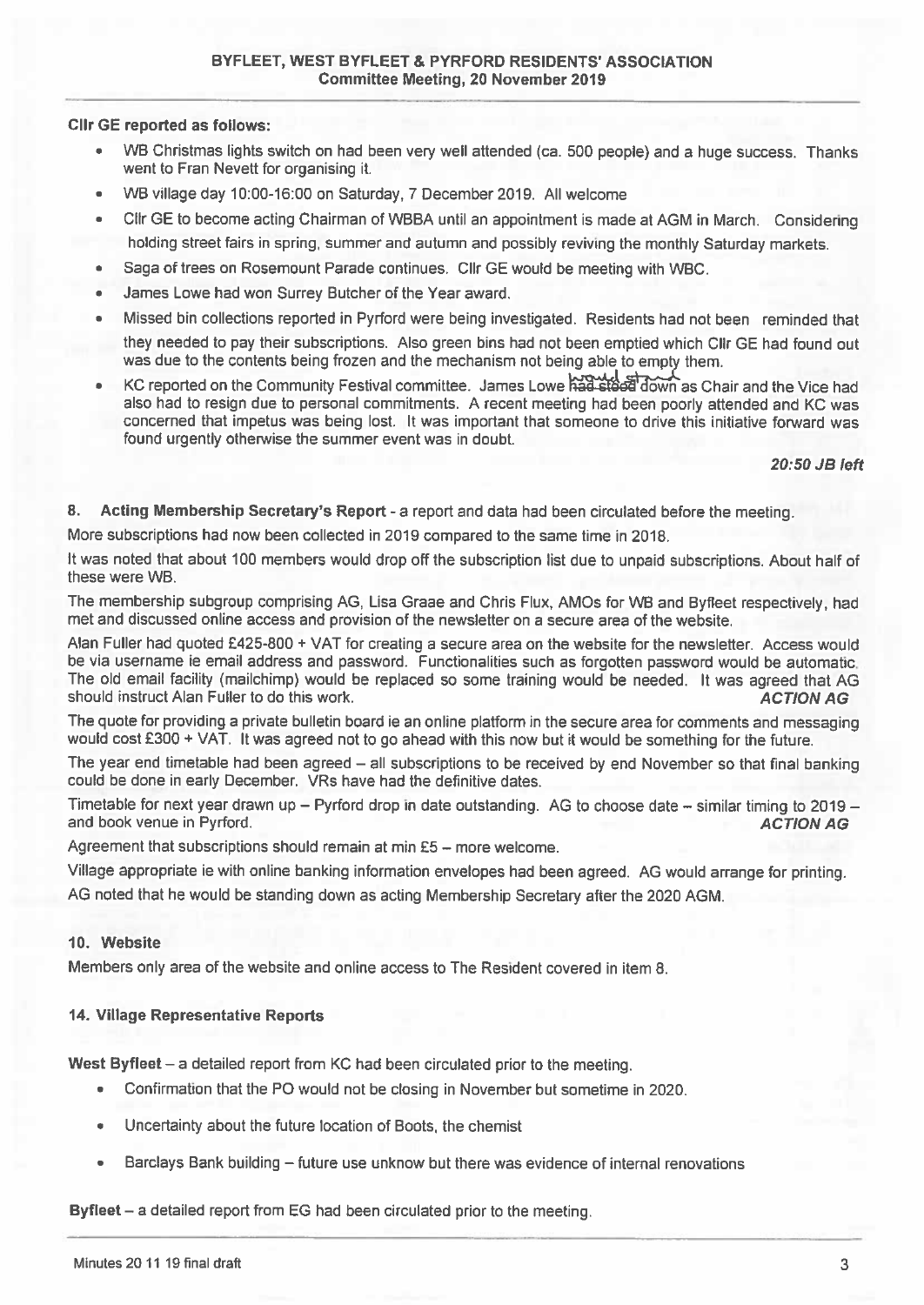- In addition. EG noted that boys on bikes in the streets were still a concern but that this activity had not visibly increased.
- Lloyds Bank building now sported a for sale sign but otherwise no information
- Christmas Fayre on 29 November all welcome  $\bullet$
- Cars speeding along Oyster Lane continued to be a concern ×
- SADPD included the Byfleet fields for release from green belt and safeguarded for 2027-40. SD noted that Bell Cornwell had addressed this - in their opinion this could not be done.
- Plans for increasing the size of the waste plant in Wintersells Lane were still under consultation. Efforts had been made to encourage WBC to make a more robust objection.
- EG would contact BT/RT about 17 Brewery Lane if she had any questions or concerns.  $\bullet$

#### **Pyrford**

21:20 KC left

AG had submitted a written report.

- There were Street Rep vacancies to fill and some streets where subscriptions were still to be collected
- Progress on Marshalls Parade development continued to be slow.  $\bullet$
- $\ddot{\phantom{a}}$ Activity at Bennetts Farm still causing concern - CIIr GE to follow up.

#### 11. Editorial

Issue 163: deadline for copy - 24 January 2020

Drop in on 29 February 2020.

Plenty of content but no new advertising - costs would not be covered.

ID would be standing down after issue 163 but no progress on finding a replacement. Possible locations for advertising the vacancy - Pyrford noticeboards, all libraries, Next Door Pyrford discussed. ID to circulate her advert.

**ACTION ID/ALL** 

#### 12. Right of Way Report – no report for this meeting

#### 13. Events Co-ordinator – no report for this meeting.

#### $15.$ **Forum Reports**

Byfleet - LC reported that progress was being made with the Neighbourhood Plan. Document was ready to go but needed to be subjected to professional opinion. This would be possible once funding received ie March 2020. Fundraising reported in item 6 above.

West Byfleet - WP gave a verbal report.

- $\triangleright$  As reported above fundraising initiatives would be considered
- > CIL available to NF would be referred to as NCIL to differentiate it from CIL spent by council. Council would be providing information in December 2020 on how they had spent CIL. WP and SD had met with councillors to work out how NCIL will work and agreement had been to test the system by asking for 3 benches to be installed on WB Rec. This would be done after the SADPD consultation had finished ie ClIr AB would submit the form on 16 December.
- $\triangleright$  Thanks given to RA for funding advice from Bell Cornwell
- > SADPD as noted previously the following had been registered as speakers at the DPD examination: Alan George for Byfleet NF, Cllr JB as a Councillor, WP for WBNF, SD for RA (and not for his personal objection)

#### Pyrford - GG gave a verbal report.

The forum had written in support of SADPD as far as Pyrford was concerned and would not be represented at the examination meeting. However, they had reserved the right to speak if there were any change to the plans.

Heritage Conservation Assessment – 3 activities completed including a landscape assessment, the first since 1999. Cost had been £13,000 with £10,500 already raised and the balance to come:

Forum AGM to be held on Monday 25th November.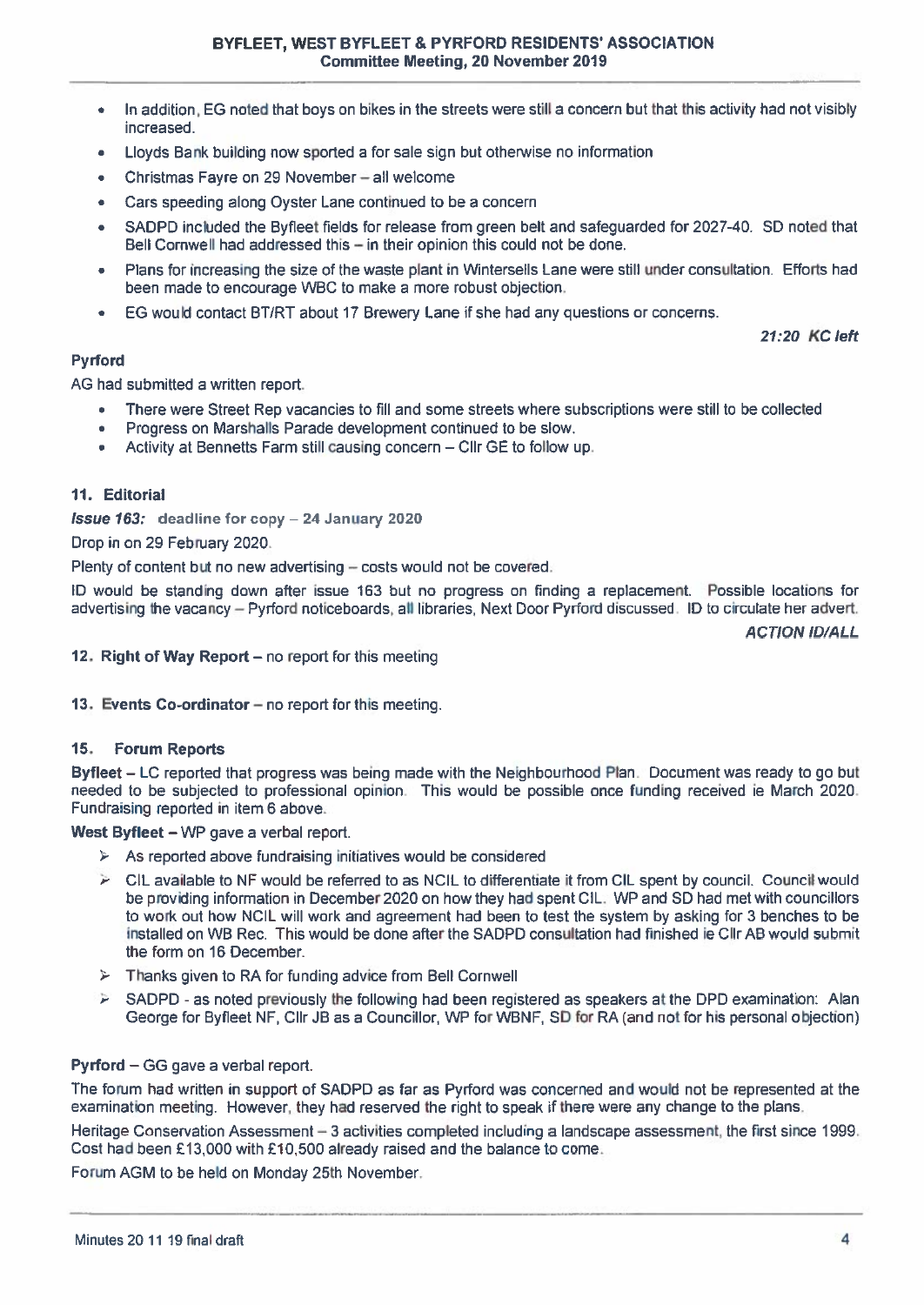#### AGM - Wednesday, 18 March 2020 at Byfleet Village Hall  $9.$

Notice would need to be included in the February issue of The Resident. LD will provide copy to ID. A speaker/speakers to be identified. Suggestions welcome. **ACTION LD/ALL** 

#### 16. **DONATIONS**

 $\overline{\phantom{a}}$ Bench for Godfrey Chapples - confirmation that donation of £250 was agreed

#### Donation request from Byfleet players - pending Þ

SD noted that he had contacted SCC councillors to find out how they had spent their allocation of money for spending in the community. This information was in the public domain but SD had wanted confirmation from the councillors themselves. He had eventually received responses providing some information. Cllr AB had sent a detailed list and noted that nothing had been spent in WB. She had, therefore, agreed to give the remainder of her fund - around £500 - to WBNF to assist in protecting WB Green Belt. WP to contact. **ACTION WP** 

#### **Drop-in dates:**

14:00 on Saturday, 29 February 2020 - WB Catholic Church booked by LDD 14:00 on Saturday, 6 June 2020 - Byfleet Village Hall booked by LDD 14:00 on Saturday, xx October 2020 - Pyrford venue to be booked by AG

Date of the next meeting - Wednesday, 15 January 2020 at Cornerstone

Meeting closed at 22:00

Skwart J L spik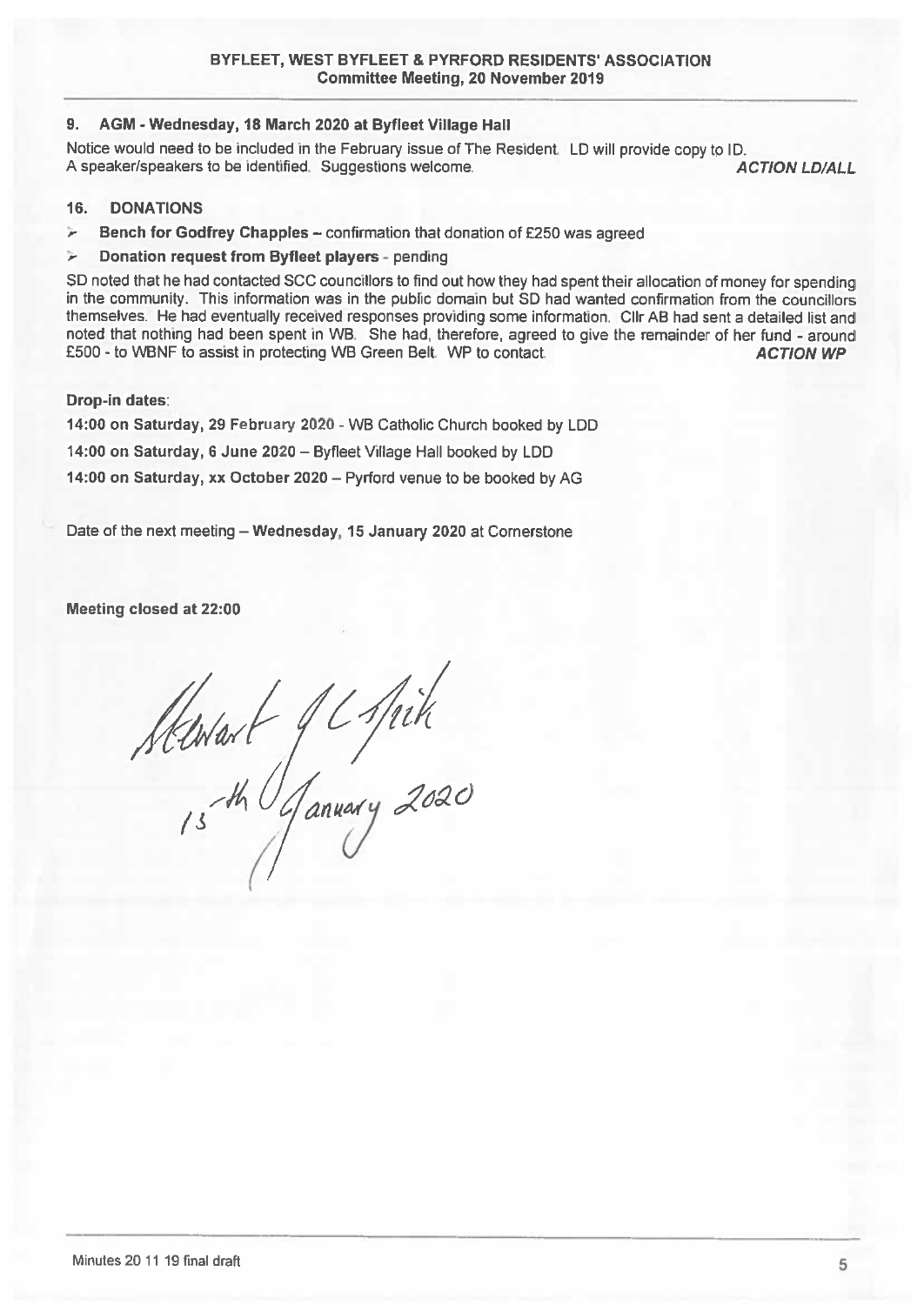### **RT Planning Notes made from list of applications as at 16 11 19**

| Date   | N <sub>0</sub> | <b>Ref</b> | comment                                                  |
|--------|----------------|------------|----------------------------------------------------------|
| 23 Oct | 1              | 0491       | Invermark [permitted after appeal] are they substantial? |
| 29     | 5              |            | only Trees or Extensions                                 |
| 1 Nov  | 5              |            | only $T & E$                                             |
| 1      |                | 0689       | 20 O W Rd change of use?                                 |
|        |                | 0863       | Broadoaks illuminated signs                              |
|        |                | 1042       | Marist School M/ U of leisure space                      |
| 2/5    |                |            | T & Ex only                                              |
| 6      | 4              |            | 20 O W Rd permitted                                      |
| 7      | 5              | 0143       | Broadoaks clearing conditions?                           |
| 8/9    | 6              |            | Costa illuminated sign.                                  |
| 11/12  | $\overline{4}$ |            | 153 O W Rd 7 flats<br>may be out of character            |
| 13     | $\overline{4}$ | 090        | Murrays La 6 stables part RETROSPECTIVE!! 7              |
|        |                | 1013       | 9 O W Rd 2 retail and 5 flats needs a look?              |
| 15     | 3              |            | T & Ex only                                              |
| 16     | 3              |            | $T & E$ only                                             |
|        |                |            |                                                          |

0053 Brambles O/L for 49 houses green belt too many anyway RA

Woodlands Sheerwater Rd Appeal held two neighbors attended and spoke!!

There should always be concern about retrospective applications

I make no comment re protection of Green Belt etc

There are a few Method Statements in particular Broadoaks that need checking/ monitoring as well as ensuring ALL planning conditions are signed off at appropriate the time. Some before commencement or at c or first occupation etc etc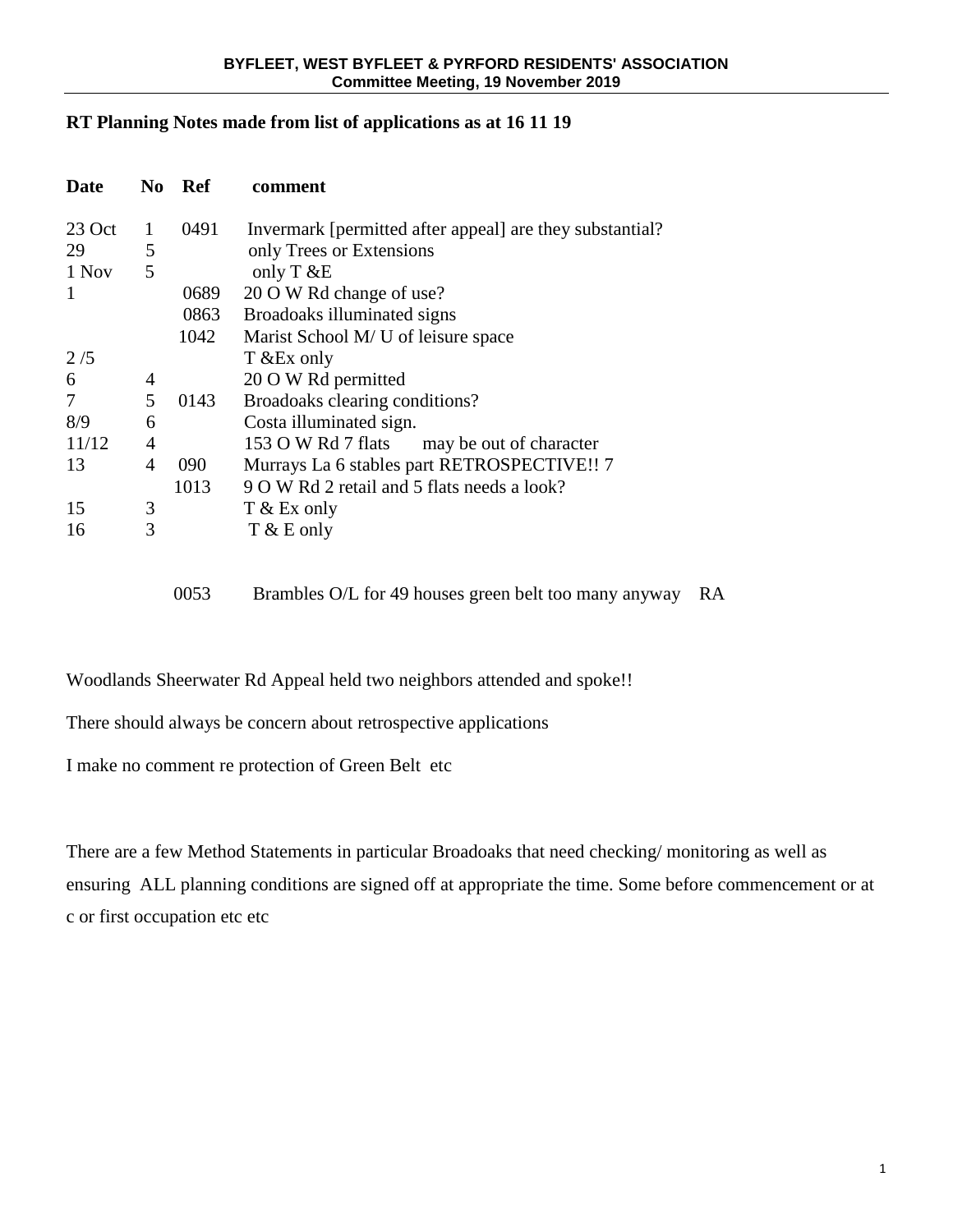### **Byfleet, West Byfleet and Pyrford Residents Association TREASURER'S REPORT 20 November 2019**

The following Statement of Financial Affairs is for the period from  $1/1/19$  to the  $20<sup>th</sup>$  of November 2019.

The year to date accounts shows a surplus of £3,470 (October £3,483). The decrease from October is mainly driven by RA donations made to Mum & Toddler group and West Byfleet Business Association in November. A further donation of £250 for a bench for late Godfrey and another £250 towards tent equipment approved in September are to be made before the end of November.

We have received Subscriptions of £11,786 YTD this year (previously reported £11,514 in October) and continuing to maintain cash reserves. The balances remaining in each Collections Accounts are the subscriptions received but yet to be allocated to the Members Database.

Advertising invoices for £1,210 relating to October 19, Jan 2020 and June 2020 issues of the resident magazine were issued in November. Isabelle is currently in the process chasing the advertisers. So far, we have received £150 from Kumon. Currently an invoice for £80 relating to Unity Car parts remains outstanding. We have reissued the invoice in November and Isabell is continuing to chasing the customer.

Issues.

- 1 In October, the committee had agreed to set aside £4,000 including VAT to cover the Stage 1 consultation cost of Bell Conwell for providing advisory and assistance in the ongoing regulation 19 consultation impacting all 3 villages.
- 2 In November this amount was increased to £5,000 to cover stage 2 of the consultation. It was agreed that, WBNF would contribute an additional £500 towards the total expenditure bringing the total budget to £5,500.
- 3 Charitable status and gift aid progress is slow due to regulation 19 and other urgent matters. We will explore this in December January.
- 4 It is now understood that the Pub application was dropped and WBC has abandoned its plans to develop a pub in the recreation ground. As a result, the funds allocated towards Recreation Ground legal challenge are no longer needed.
- 5 We were informed that WBNF has started to raise funds towards future legal challenges. The decision was made in their last forum meeting.

Dharma Sivarajasingham 20/11/2019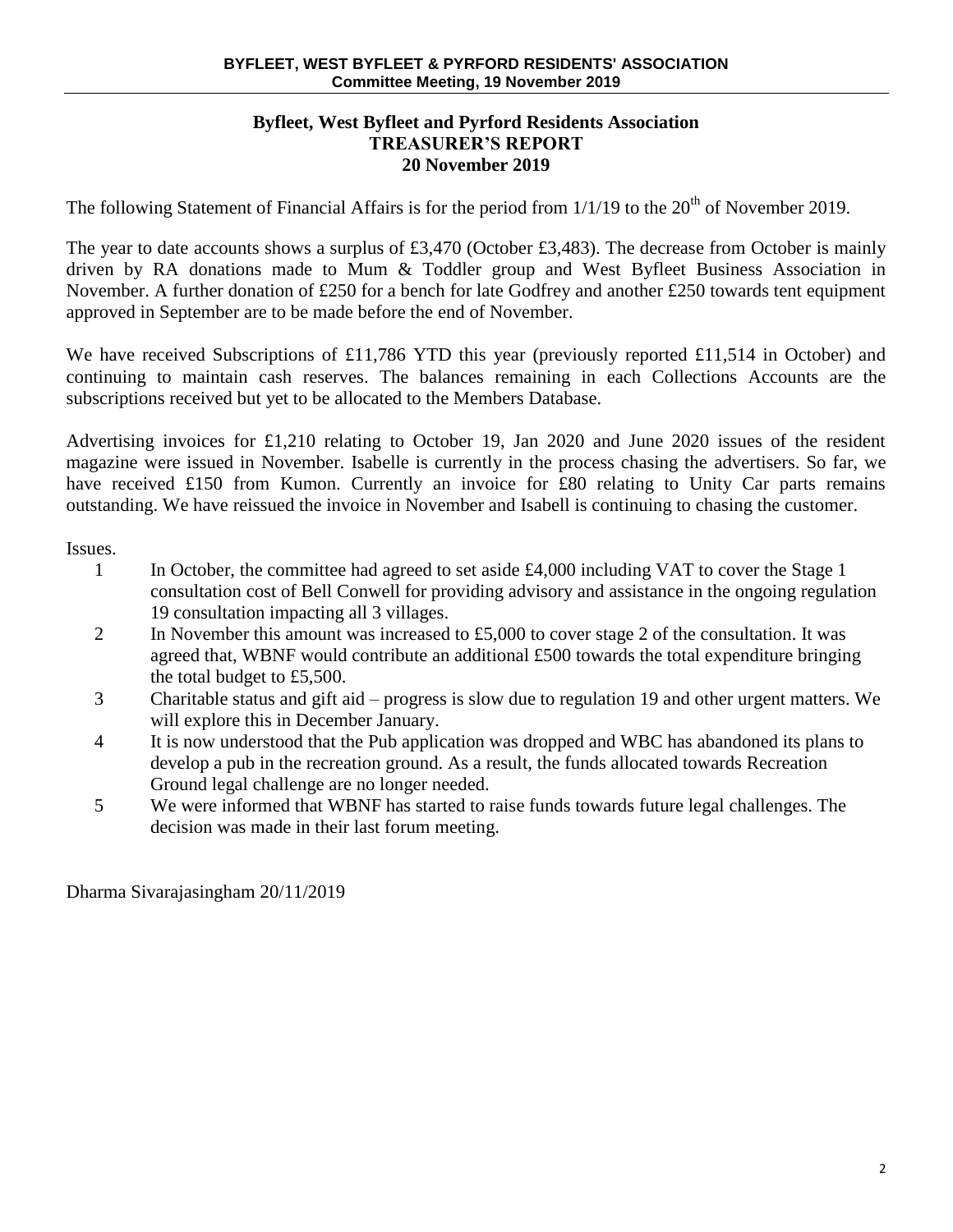### **BYFLEET, WEST BYFLEET & PYRFORD RESIDENTS' ASSOCIATION Committee Meeting, 19 November 2019**

|                    | Byfleet, West Byfleet & Pyrford Residents Association to 20 November 2019 |                             |              |             |
|--------------------|---------------------------------------------------------------------------|-----------------------------|--------------|-------------|
|                    |                                                                           |                             | Year to date |             |
| <b>INCOME</b>      |                                                                           | £                           | £            |             |
|                    | <b>Subscriptions and member donations:</b>                                |                             |              |             |
|                    | <b>Byfleet</b>                                                            | 2,470                       |              |             |
|                    | West Byfleet                                                              | 4,777                       |              |             |
|                    | Pyrford                                                                   | 4,518                       |              |             |
|                    | Subscriptions not allocated                                               | 85                          |              |             |
|                    | 2019 paid in 2018                                                         | (125)                       |              |             |
|                    | 2020 paid in 2019 or to be allocated                                      | 61                          |              |             |
|                    |                                                                           |                             | 11,786       |             |
|                    | <b>Advertising</b>                                                        |                             |              | 1,870       |
|                    | <b>Bank Interest</b>                                                      |                             |              | 103         |
|                    | <b>Donations</b>                                                          |                             |              | 10          |
|                    | Other                                                                     |                             |              | 0           |
|                    | <b>Total Income</b>                                                       |                             | 13,768       |             |
|                    |                                                                           |                             |              |             |
| <b>EXPENDITURE</b> |                                                                           |                             |              |             |
|                    | The Resident                                                              |                             |              | 4,378       |
|                    | <b>Committee Expenses</b>                                                 |                             |              | 166         |
|                    | Street Rep Drop Ins                                                       |                             |              | 438         |
|                    | Room Hire not Comm.                                                       |                             |              | 156         |
|                    | <b>AGM</b>                                                                |                             |              | 78          |
|                    | Fetes                                                                     |                             |              | 153         |
|                    | Display/Equipment                                                         |                             |              | 0           |
|                    | Donations:                                                                |                             |              | 650         |
|                    | <b>Community Support</b>                                                  |                             |              | 199         |
|                    | Insurance                                                                 |                             |              | 310         |
|                    | Postage, Stationery & Printing                                            |                             |              | 88          |
|                    | Sundries/Losses                                                           |                             |              | 0           |
|                    | Database/Web Expenses                                                     |                             |              | 564         |
|                    | Mileage/Parking                                                           |                             |              | $\mathbf 0$ |
|                    | Forums - Pyrford                                                          | 1,808                       |              |             |
|                    | - Byfleet                                                                 | 0                           |              |             |
|                    | - West Byfleet                                                            | 1,312                       |              |             |
|                    |                                                                           |                             | 3,119        |             |
|                    | <b>Total Expenditure</b>                                                  |                             | 10,299       |             |
|                    | Surplus/(Deficit)                                                         |                             |              | £3,470      |
|                    |                                                                           |                             |              |             |
| Opening Cash       |                                                                           |                             | 23,021       |             |
|                    | Surplus/(Deficit)                                                         |                             | 3,470        |             |
| Closing Cash       |                                                                           |                             |              | £26,491     |
|                    |                                                                           | <b>Current Account</b>      |              |             |
|                    | Analysis of Cash                                                          | Un allocated                | 1,226        |             |
|                    |                                                                           | <b>Collections Accounts</b> |              |             |
|                    |                                                                           | $+2020$ subs not            |              |             |
|                    |                                                                           | allocated                   | 146          |             |
|                    |                                                                           | Deposit                     | 10,005       |             |
|                    |                                                                           | 32Day deposit               | 15,114       |             |
|                    |                                                                           |                             |              | £26,491     |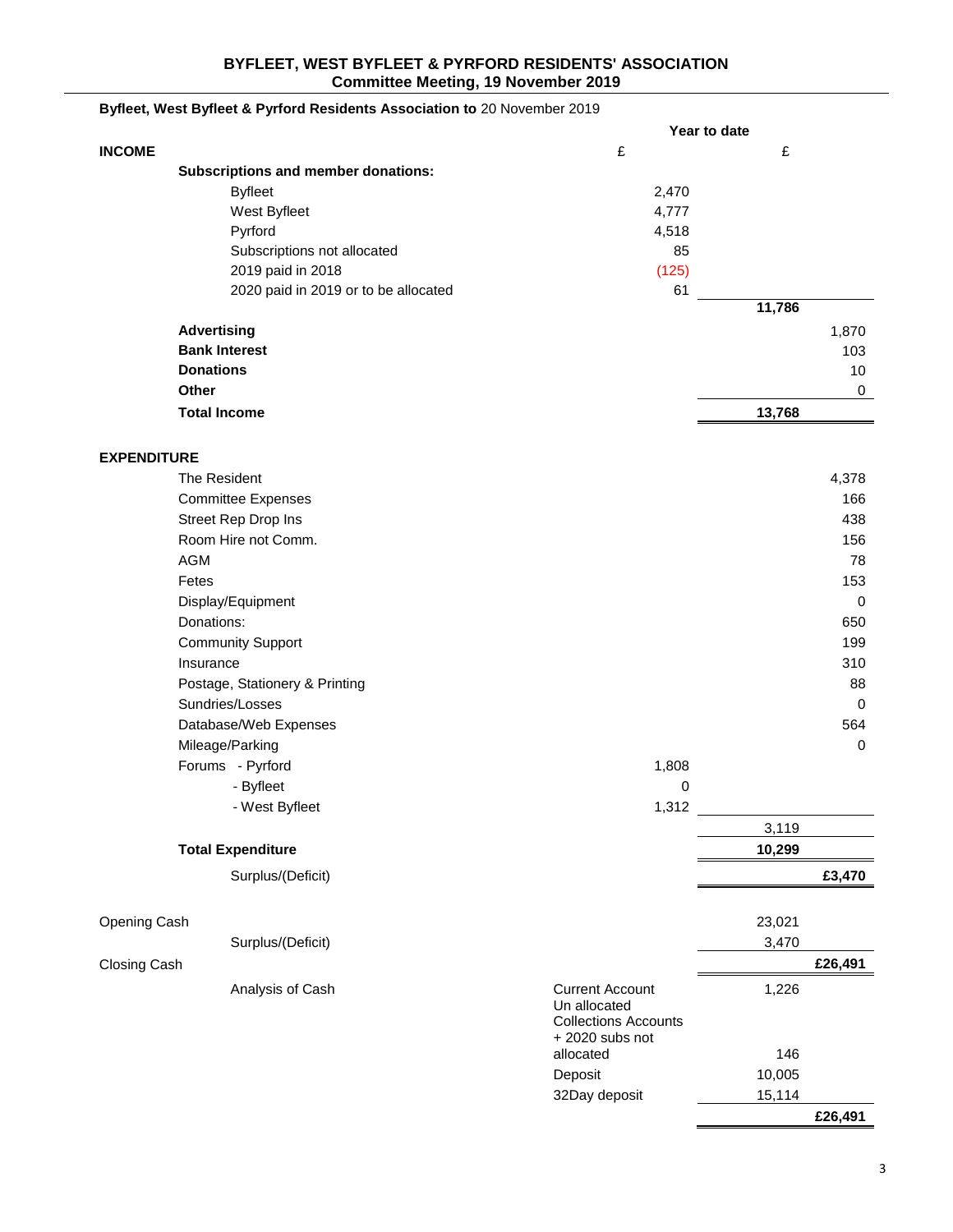# **MEMBERSHIP REPORT NOVEMBER**

**(As at 12 November 2019)**

## **KEY POINTS**

## **2019 collections are above that of all of 2018 (104%).**

All three villages data have changed since October.

There are memberships worth £120 to be entered into the database.

The membership as at 12 November 2019 stands at 2,464 an increase of 1 in the month and 380 since 1<sup>st</sup> January 2019, but 387 below this time last year.

So far during 2019 £11,630 of subscriptions have been collected (110% of the whole of 2018) and 1,846 memberships renewed (104% of the whole of 2018). West Byfleet has achieved 143% plus of the 2018 full year numbers on both memberships and subscription amounts. Pyrford is behind this time last year by 82 memberships but has £19 more of subscription income.

210 electronic payments have been received year to date, of which Pyrford is 108 (50%), and represents overall 11% by volume of all collections in 2019.

Membership Sub Group met to discuss online access to Resident & private bulletin board

### **MEMBERSHIP DETAIL 2019 YEAR**

The reports run on 12 November 2019 show that the membership stands at 2,464 an increase of 1 since the last report and 380 since  $1<sup>st</sup>$  January 2019, but 387 below this time last year.

| <b>Village</b> | Dec-  | Jan-  | Feb-  | Mar-  | Apr-  | May-  | Jun-  | <b>Jul-19</b> | Sep-  | Oct-  | Nov-  | <b>Month</b> | Year   |
|----------------|-------|-------|-------|-------|-------|-------|-------|---------------|-------|-------|-------|--------------|--------|
|                | 18    | 19    | 19    | 19    | 19    | 19    | 19    |               | 19    | 19    | 19    | Change       | Change |
| <b>Byfleet</b> | 751   | 549   | 551   | 554   | 554   | 560   | 574   | 574           | 575   | 575   | 575   |              | 95     |
| West Byfleet   | 896   | 592   | 626   | 720   | 732   | 755   | 758   | 761           | 788   | 790   | 790   | -            | 218    |
| Pyrford        | 1,192 | 1,046 | 1,057 | 1,064 | 1,073 | 1,073 | 1,079 | 1,082         | 1,086 | 1,086 | 1,087 |              | 63     |
| Other          | 11    | 8     | 9     | 10    | 10    | 10    | 8     | 9             | 12    | 12    | 12    |              | 4      |
|                | 2,850 | 2,195 | 2,243 | 2,348 | 2,369 | 2,398 | 2,419 | 2,426         | 2,461 | 2,463 | 2,464 |              | 380    |
| Movement       |       | (655) | 48    | 105   | 21    | 29    | 21    | 7             | 35    | 2     | 1     |              |        |

The numbers by village are shown below:-

The majority of the growth of members in 2019 is from West Byfleet village.

The amounts recorded as collected by village are:-

| <b>Village</b>         | Dec-<br>18 | Feb-<br>19 | Mar-<br>19 | Apr-<br>19 | May-<br>19 | Jun-<br>19 | <b>Jul-19</b> | $Sep-19$ | Oct -19 | <b>Nov-19</b> | <b>Month</b><br>Change | Nov-<br>18 | Year<br>Change |
|------------------------|------------|------------|------------|------------|------------|------------|---------------|----------|---------|---------------|------------------------|------------|----------------|
| <b>Byfleet</b><br>West | 2,526      | 15         | 932        | 1,615      | 1,803      | 1,965      | 1,965         | 2,334    | 2,405   | 2,440         | 35                     | 2,116      | 325            |
| <b>Byfleet</b>         | 2,961      | 73         | 2,134      | 2,822      | 3,053      | 3,448      | 4,113         | 4,560    | 4,690   | 4,752         | 62                     | 2,559      | 2,193          |
| Pyrford                | 5,045      | 165        | 1,329      | 2,389      | 2,739      | 2,984      | 2,984         | 3,688    | 3,873   | 4,438         | 565                    | 4,420      | 19             |
|                        | 10,532     | 253        | 4,395      | 6,826      | 7,595      | 8,397      | 9,062         | 10,582   | 10,968  | 11,630        | 662                    | 9,094      | 2,536          |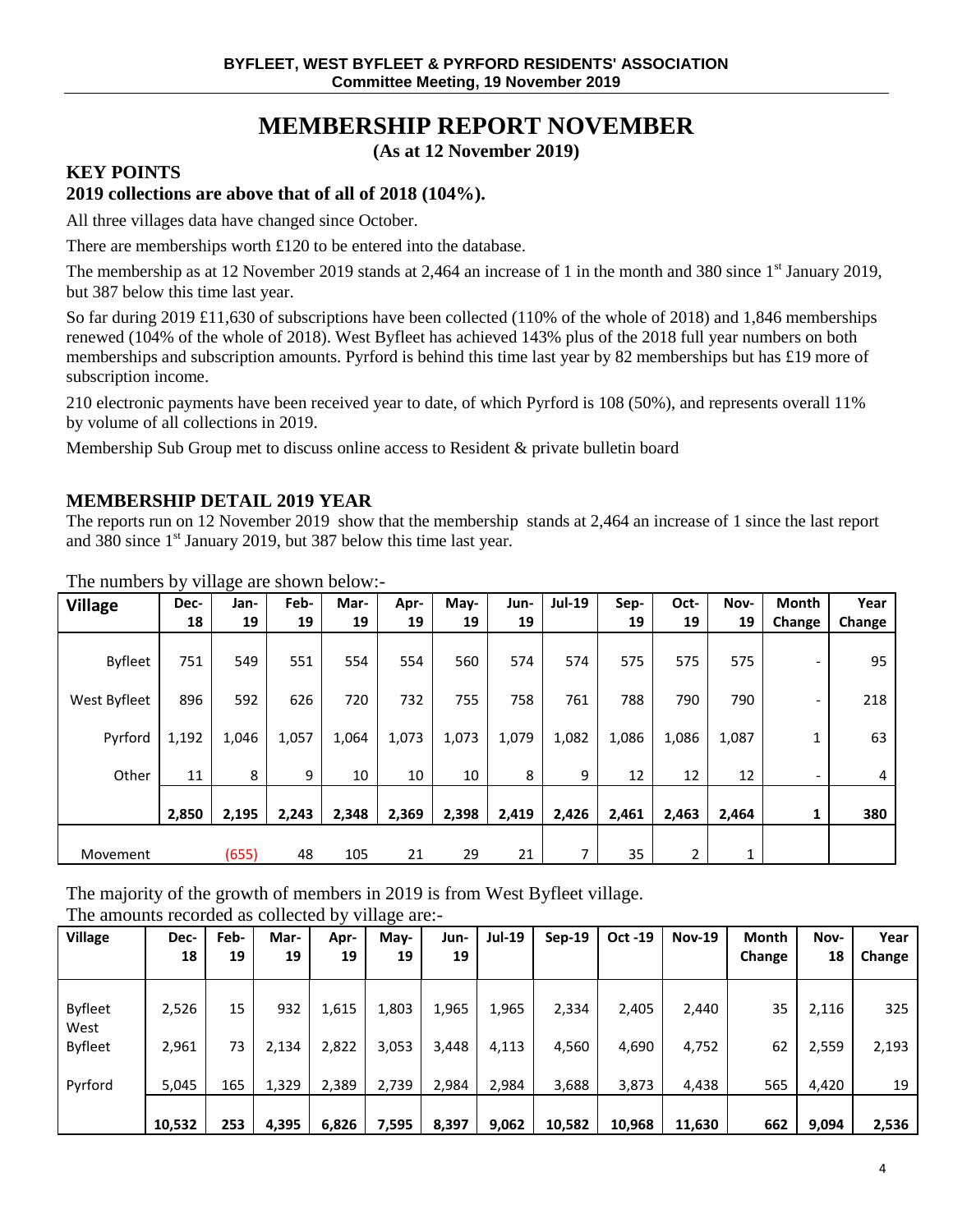#### **BYFLEET, WEST BYFLEET & PYRFORD RESIDENTS' ASSOCIATION Committee Meeting, 19 November 2019**

|                     | 2017   | 2018   | 2019   | Subs R'cd  |
|---------------------|--------|--------|--------|------------|
|                     | £<br>£ |        | £      | 2017, 18 & |
|                     |        |        |        | 19<br>£    |
| <b>Byfleet</b>      | 2,789  | 2,511  | 2,465  | 7,764      |
| <b>West Byfleet</b> | 2,457  | 2,813  | 4,742  | 10,012     |
| Pyrford             | 4,640  | 5,245  | 4,483  | 14,368     |
|                     | 9,886  | 10,568 | 11,690 | 32,143     |

The numbers over the last three years is:-

The monthly history of collection is shown below:-



This clearly shows the total amounts collected are significantly earlier than the previous two years. Well done to everyone, in particular West Byfleet!

The year to date amounts collected by village are shown below:-

|                | <b>YTD</b> | <b>YTD</b> | Full   | YTD <sub>%</sub> |
|----------------|------------|------------|--------|------------------|
| <b>Village</b> | 2019       | 2018       | 2018   | 2018             |
| <b>Byfleet</b> | 2,440      | 2,116      | 2,526  | 97%              |
| West Byfleet   | 4,752      | 2,559      | 2,961  | 160%             |
| Pyrford        | 4,438      | 4,420      | 5,045  | 88%              |
|                | 11,630     | 9,094      | 10,531 | 110%             |
|                |            |            |        |                  |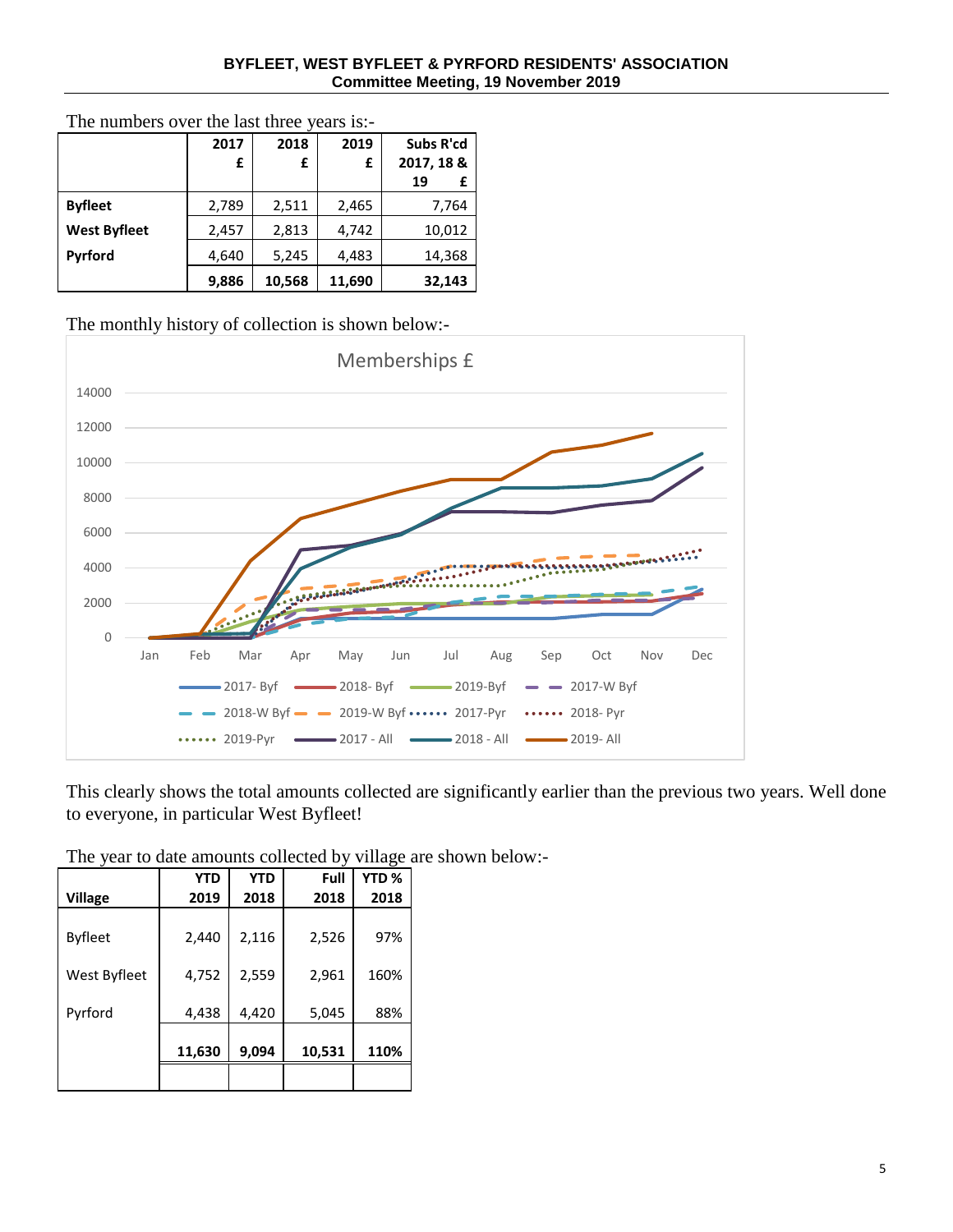#### **BYFLEET, WEST BYFLEET & PYRFORD RESIDENTS' ASSOCIATION Committee Meeting, 19 November 2019**

| Number of<br>memberships<br>collected | <b>YTD 2019</b> | <b>YTD</b><br>2018 | Full<br>2018 | YTD <sub>%</sub><br>2018 |
|---------------------------------------|-----------------|--------------------|--------------|--------------------------|
| <b>Byfleet</b>                        | 396             | 357                | 435          | 91%                      |
| West Byfleet                          | 690             | 436                | 482          | 143%                     |
| Pyrford                               | 760             | 842                | 865          | 88%                      |
|                                       | 1,846           | 1,635              | 1,782        | 104%                     |

The year to date memberships signed up village are shown below:-

West Byfleet Village has already collected 143% of memberships compared to the 2018 full year!

## The average subscription received by village is:-

| <b>Village</b> | <b>YTD 2019</b> | <b>YTD 2018</b> | <b>Full 2018</b> |
|----------------|-----------------|-----------------|------------------|
| <b>Byfleet</b> | 6.16            | 5.93            | 5.81             |
| West Byfleet   | 6.89            | 5.87            | 6.14             |
| Pyrford        | 5.84            | 5.25            | 5.83             |
|                | 6.30            | 5.56            | 5.91             |
|                |                 |                 |                  |

There are memberships worth £555 still to be entered into the database as follows:-

| <b>Village</b> | £   |
|----------------|-----|
| <b>Byfleet</b> | 80  |
| West Byfleet   | 25  |
| Pyrford        | 15  |
|                | 120 |

The monthly history of membership renewal is shown below:-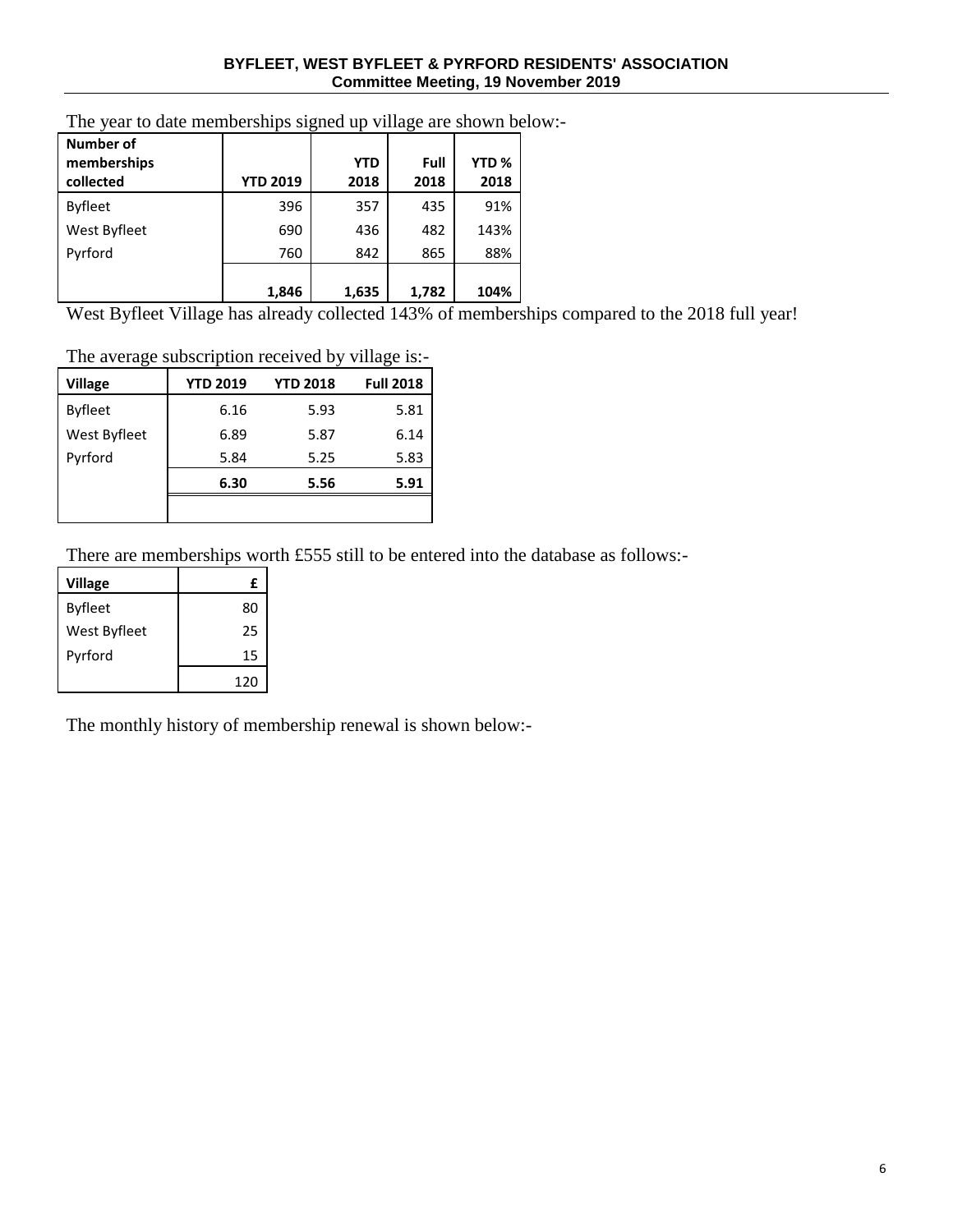

**BYFLEET, WEST BYFLEET & PYRFORD RESIDENTS' ASSOCIATION Committee Meeting, 19 November 2019**

The email, phone call & postcode data collected is shown below:-

|            | <b>Dec-18</b> | Jan-<br>19 | $Feb-19$ | Mar-<br>19 | Apr-<br>19 | May-<br>19 | Jun-<br>19 | Jul-19 | $Sep-19$ | <b>Oct-19</b> | <b>Nov-19</b> | <b>Month</b><br>Change |
|------------|---------------|------------|----------|------------|------------|------------|------------|--------|----------|---------------|---------------|------------------------|
|            |               |            |          |            |            |            |            |        |          |               |               |                        |
| Emails     | 993           | 934        | 959      | 997        | 1,030      | 1,059      | 1.077      | 1,096  | 1,133    | 1,135         | 1,139         | 4                      |
| Telephone  | 855           | 823        | 841      | 880        | 913        | 949        | 961        | 977    | 1,000    | 1,003         | 1,006         |                        |
| Post codes | 1,211         | 1,152      | 1,175    | 1,236      | 1,268      | 1,283      | 1,284      | 1,297  | 1,326    | 1,328         | 1,333         |                        |

The analysis of the direct payments by village is:-

| <b>FPI</b>      |                          |                          |      |          |      |      |      |               |        |        |               | <b>Month</b>             |
|-----------------|--------------------------|--------------------------|------|----------|------|------|------|---------------|--------|--------|---------------|--------------------------|
| <b>Payments</b> |                          | Jan-                     | Feb- |          | Apr- | May- | Jun- |               |        |        |               | Change                   |
| Cum             | <b>Dec-18</b>            | 19                       | 19   | $Mar-19$ | 19   | 19   | 19   | <b>Jul-19</b> | Sep-19 | Oct-19 | <b>Nov-19</b> |                          |
| <b>Byfleet</b>  | $\overline{\phantom{0}}$ | $\overline{\phantom{a}}$ | 25   | 34       | 38   | 39   | 39   | 42            | 44     | 44     | 44            | $\overline{\phantom{0}}$ |
| West Byfleet    |                          | $\overline{\phantom{a}}$ | 36   | 49       | 53   | 56   | 57   | 58            | 58     | 58     | 58            | $\overline{\phantom{0}}$ |
| Pyrford Coll    |                          | $\overline{\phantom{a}}$ | 48   | 71       | 72   | 76   | 78   | 85            | 88     | 90     | 90            | $\overline{\phantom{0}}$ |
| Pyrford Main    | $\overline{\phantom{0}}$ | 5                        | 9    | 13       | 22   | 22   | 22   | 18            | 18     | 18     | 18            | 0                        |
|                 | $\overline{\phantom{0}}$ | 5                        | 118  | 167      | 185  | 193  | 196  | 203           | 208    | 210    | 210           | $\overline{\phantom{0}}$ |

## **Membership Sub-Group**

Met to discuss online access to Resident & private bulletin board. Minutes to follow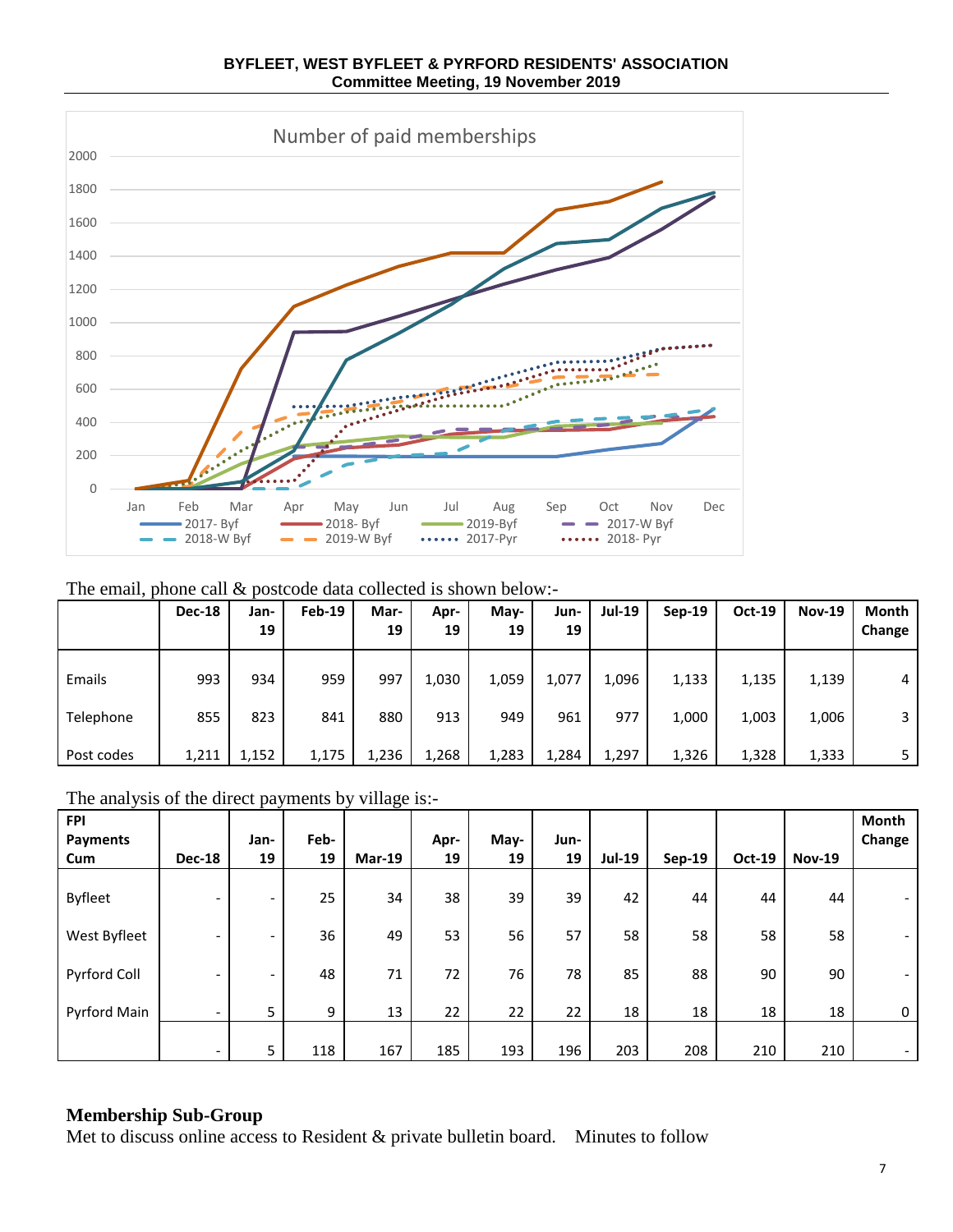# **MEMBERSHIP DATABASE EMAIL COMMUNICATIONS**

No emails sent out since last report.

In 2018 24 emails were sent out.

In 2019 10 emails have been sent out; for the first time in May one email was just to one village - West Byfleet.

The statistics so far are:-

|                    | 2018            | 2019           | <b>Totals</b>   |
|--------------------|-----------------|----------------|-----------------|
| No emails sent     | 24              | 10             | 34              |
| Average per month  | 2.0             | 0.9            | 1.9             |
| No recipients sent | 21,911          | 10,157         | 32,068          |
| <b>Bounced</b>     | 1,028           | 344            | 1,372           |
|                    | 4.7%            | 3.4%           | 4.3%            |
| Delivered          | 20,883<br>95.3% | 9,813<br>96.6% | 30,696<br>95.7% |
| Opened             | 13,295<br>63.7% | 7,077<br>72.1% | 20,372<br>66.4% |
| Clicked            | 1,911           | 704            | 2,615           |
|                    | 9.2%            | 7.2%           | 8.5%            |
| Unsubscribed       | 33              | 11             | 44              |
|                    | 0.2%            | 0.1%           | 0.1%            |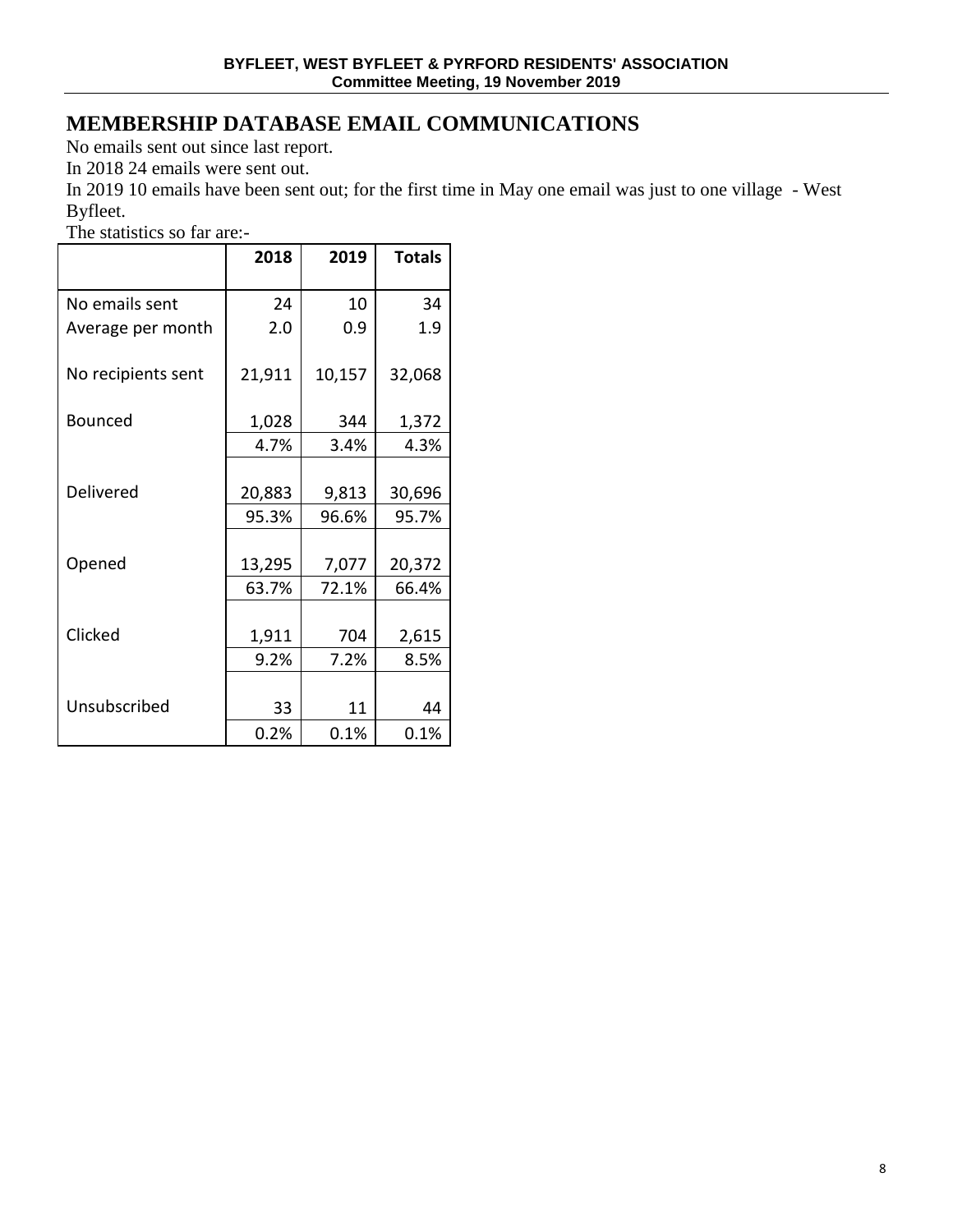## **PYRFORD VR REPORT 20 NOVEMBER 2019**

## **PYRFORD STREET REPS**

There are still six Street Rep vacancies to fill, covering around 125 members.

There are no rounds for which no monies have been recorded. Most of the 2019 monies outstanding are on rounds covered by the VR.

## **MARSHALLS PARADE**

The saga continues. Even though the garage block behind the parade was demolished in late December 2017 and work started in late March 2018 to prepare for foundations, progress is very slow. Work is forever starting and then stopping and seems to have stopped. Recently, a new planning application has been approved to divide the single retail unit into two units. Work has not yet restarted. Parking is still an issue. Two residents have installed folding parking posts, but both were damaged and have since been replaced.

The works it is hoped should be finished by Spring 2020. Time will tell!

## **GOLF COURSES**

Concerns have been raised about unusual activities at the golf courses bordering Pyrford Road. VR is monitoring.

## **SIGNIFICANT PLANNING APPLICATIONS**

## **The Brambles, Pyrford Road**

Outline planning (all matters reserved) for 38 new residential dwellings in greenbelt. 52 comments of which 49 objections.

## **153 Old Woking Road**

Demolition of bungalow & erection of three storey 7 apartment block. Vehicle access off Lincoln Drive.

## **International School of London 182 Old Woking Road Ref. No: PLAN/2019/0665 | Validated: Thu 04 Jul 2019**

Variation of condition 01 of PLAN/2014/0600 (Temporary planning permission for one single storey prefabricated buildings (Portkabins), WC facilities and office space) to allow for a further 3 years temporary permission. **PENDING CONSIDERATION**

## **SADPD HEARINGS EARLY DECEMBER 2019**

The two Pyrford fields are not in the Reg 19 proposal being examined by the inspector.

**Andy Grimshaw VR Pyrford**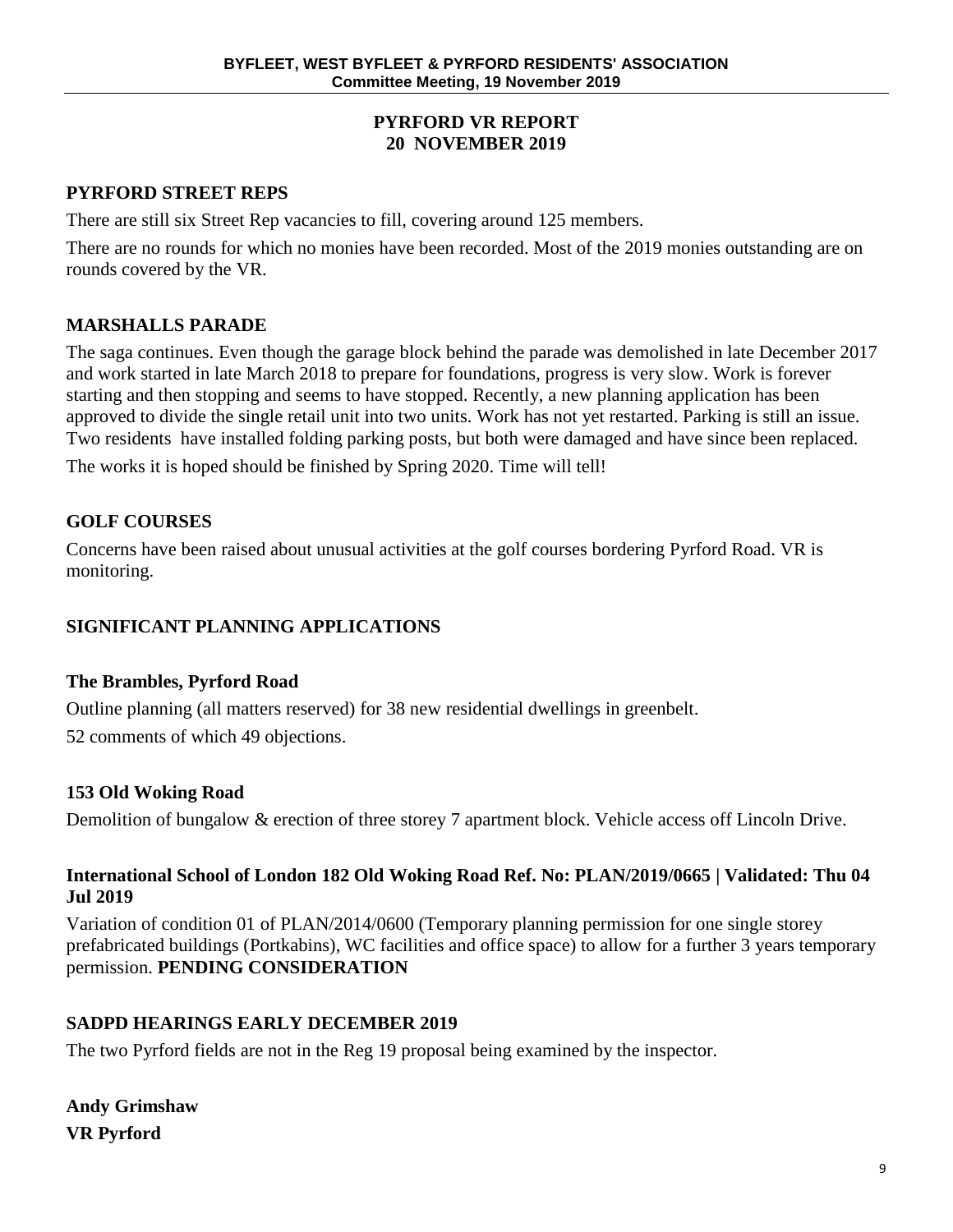#### **Byfleet West Byfleet and Pyrford Residents Association November 2019 Village Representative Report West Byfleet For Committee and Street Reps**

### **Admin**

Another quiet month on subscriptions received with only £62 banked during the month. This does, however, reflect the major push by all street reps on getting the subs earlier in the year, for which many thanks. A reminder has been sent out to all street reps advising that no further subs for 2019 can be accepted after 7th December and that members who, as at 31/12/19, have not paid in the last two years will be removed from distribution lists We have Street Rep vacancies for the west end of Dartnell Avenue, Claremont Road and Rivey Close. We are also "locked-out" from some blocks of apartments such as Tattenhall and Rosemount. Could any reader knowing of potential volunteers in these areas let me know.

All magazines have been distributed, if any Street Rep knows of any member not in receipt of a magazine, please let me know.

#### **Local issues**

Work with WBNF continues to be excellent and some of the following reflects work with them as a member of the WBNF Committee.

- 1 The RA have commissioned a professional review of the Woking BC planning proposals (SADPD), this proposal would result in a massive reduction of our Green Belt. This review is to cover both Byfleet and West Byfleet, the WBC proposals do not affect Pyrford. The RA and the Neighbourhood Forums will be making representations to the Government Inspector who has been appointed to review the Plans for soundness and compliance with national policies. This takes place in early December. We have grounds for believing we have a good case for asking for the proposals to be amended to stop the 1 site in West Byfleet and 2 sites in Byfleet being released from Green Belt. We would like to thank Stewart Dick for the massive amount of work he is putting into this as well as Wade Pollard and the WBNF. The results of the Inspector's deliberations will be known early in the New Year. Keep an eye on the WBNF website for the latest news.
- 2 The WBNF Committee had asked me to write to the Joint Committee (SCC and WBC) to express support for the proposed A245 pedestrian and cycle improvements between Byfleet and West Byfleet. The Joint Committee Secretary has further replied and advised that it is part of the A245 cycling and walking improvements (albeit continuing down Old Woking Road through Pyrford and not up Sheerwater Road) and as such the whole project is very expensive and will be unaffordable unless a sponsor can be found. I responded, in summary, saying it would be affordable if implementation was in small coherent elements and as Octagon are providing a new shared path outside its site then the small, element left up to the motorway bridge should be affordable. Our councillors supported this approach and we await a response from the Joint Committee.
- 3 The West Byfleet Community Festival committee meeting was eventually held on 13<sup>th</sup> November. Unfortunately, attendance was poor and not much was achieved. The committee needs a new Treasurer as the earlier volunteer had to withdraw for personal reasons as had the Vice-Chair. A number of volunteers are needed for different roles if the festival is to be a success. If anyone knows of anybody willing to help, please ask them to contact via me or Chair of the Festival Committee, James Lowe, the WB butcher, directly.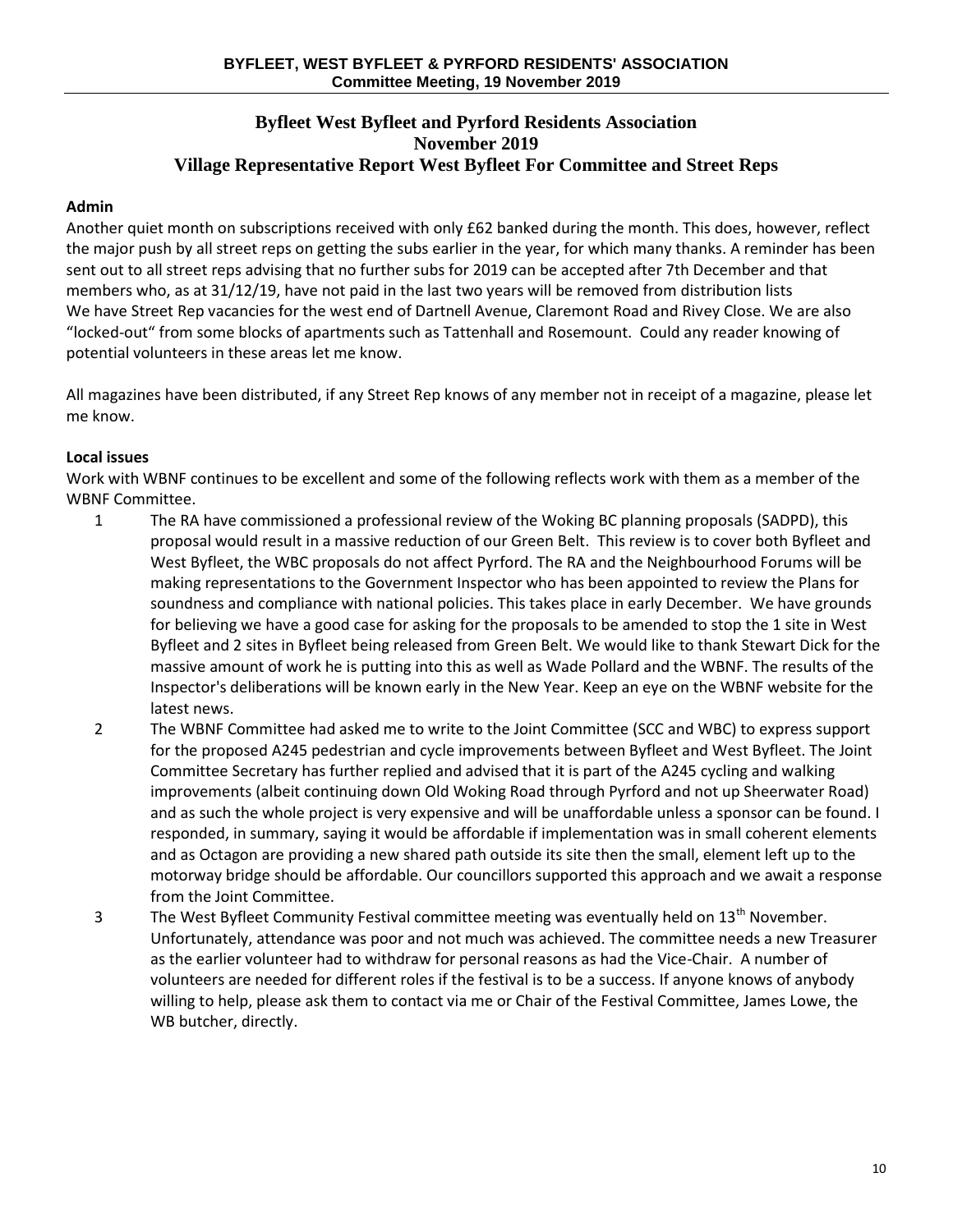4 West Byfleet Events laid on a splendid event with music and food last Friday evening. This was to light up the Xmas tree on the corner of Madeira Road and Station Approach and other decorative lights around



- 5 the village centre. Fran Nevett and the "anonymous" donor deserve our massive thanks for her hard work and his generous contribution. The RA were happy to also contribute to this activity.
- 6 Thanks have been received from West Byfleet Junior School PTA for the contribution from the RA
- 7 towards replacing some of the assets stolen from their secure lock-up earlier in the year.
- 8 There has been a reduction in the disruption by children on bicycles in the centre. Our thanks go to the police and our local councillors who have taken a number of steps to improve the situation. The community also need to be involved in providing improved facilities for those who are local children and to avoid a repetition of anti-social behaviour.
- 9 There has been a lot of correspondence on the replacement trees for Rosemount Parade. Some alternate suggestions had been made that may have delayed implementation. This has been clarified and our councillors are pressing the responsible officers in WBC to ensure the replacement trees are planted this season as originally promised.

Other areas of concern/interest with nothing to report this month.

- 10 M25 noise petition
- 11 Sheer House redevelopment proposals (see letter from Altitude on WBNF website and earlier circulated to street reps)
- 12 Woodlands Ave Car Park and community safety. Please ring 101 with concerns of apparent illegal activities.
- 13 Highways England Walking and Cycling strategy for areas impacted by the M25 J10 proposals.
- 14 Highways England J10 proposals impact on Painshill junction from traffic congestion and non-motorised user perspectives.
- 15 The Local Cycling and Walking Implementation Plan for Woking (SCC responsibility Councillor Mike Goodman) was due to be published late this year but has gone quiet. It may revert to being for Woking Town Centre only.
- 16 The traffic pollution monitoring from the Parvis Road positioning of detectors at relevant places is still outstanding. (John Bond)
- 17 Camphill Tip uses (Councillors and BUC)

#### Businesses:

Costa are taking over the old Speedflex outlet in Station Approach and reported to be moving in late December. Roman Pools are reported to be taking over the old Eltons shop. No report of the intended tenant for the old Barclays building has been received. Reports of the Post Office and convenience store closing in November were unfounded, it is expected to close during 2020. The RA is pressing for an alternate site as we are very concerned of the number of large villages being left without a sub-post offices.

We continue to be grateful for the engagement and support from our local councillors. Keith Creswell 16/12/2019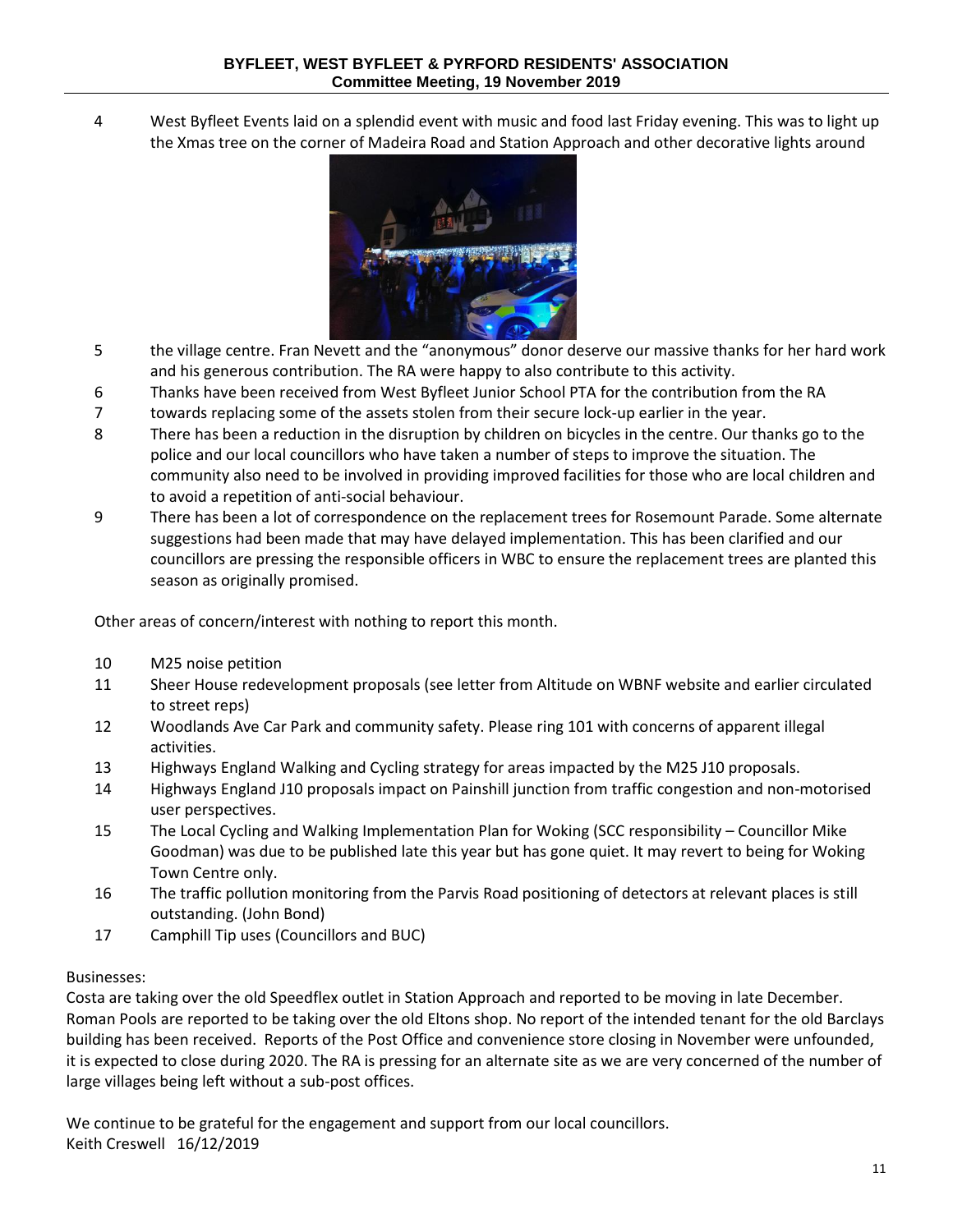# **BWBPRA Committee Meeting 20.11.2019 Byfleet Report 17.11.2019 v1.0**

Village Representative and Deputy (Byfleet): Eleanor Grady and Jean-Pierre Frossard

## **RA Subscriptions/ Street Reps/Drop-in**

### *Coverage of village :*

Total number of roads in Byfleet: 93 Number of roads with Street Rep: 74 (80%) Number of active Street Reps: 30 Of which number stepped down since last report: 1 Of which number due to retire end 2019: 1 Of which new since the last report: 0

## *Street Reps***:**

Oyster Lane and Dawson Road : New Street Rep started.

Clock House Close (and nearby roads) : SR stepped down in October after many years of service for which we are very grateful. Part of this round has generously been picked up by our new Weyside Close SR. Mowbray Avenue : SR has finished after many years of service for which we are grateful. Replacement to be found before Issue 163.

## *Subscriptions*

Small sums have been banked since the last report. A reminder will be sent w/c 18.11.2019 of the last banking day (07.12.2019) for outstanding collections.

## *Other:*

During 2020 we will continue to try to recruit SRs for roads without SRs and also to increase members in roads for which we have an SR.

## **Events :**

**10.11.2019 Remembrance Sunday** at the War Memorial. Organisers were pleased that number of residents attending was very creditable (approximately 400 residents) The parade from the Village Hall was length and respectful. The RA Deputy VR laid a wreath on behalf of the RA and all residents.

## **The Byfleet Amenities Group events :**

**14th November :** Carols at Village Hall (6p.m) and Lights Switch on at Plough Green : The RA attended and distributed copies of issue 162 and join up details. The VR and Dep VR would like to thank the Church Road SR who joined us at the stall and distributed RA details.

**29th November** : Byfleet Village Christmas Market 5.30-8 p.m- **.** The RA will attend to encourage new members.

## **Other organisations' Events :**

**16th November** : Byfleet Christmas Fayre – Village Hall 10h00

**23rd November** : Iluminated Boat Procession - Byfleet Boat Club 5.15 p.m.

Additional seasonal events and initiatives at the Community Library, St Mary's Day Centre, St Mary's Church and The Methodist Church.